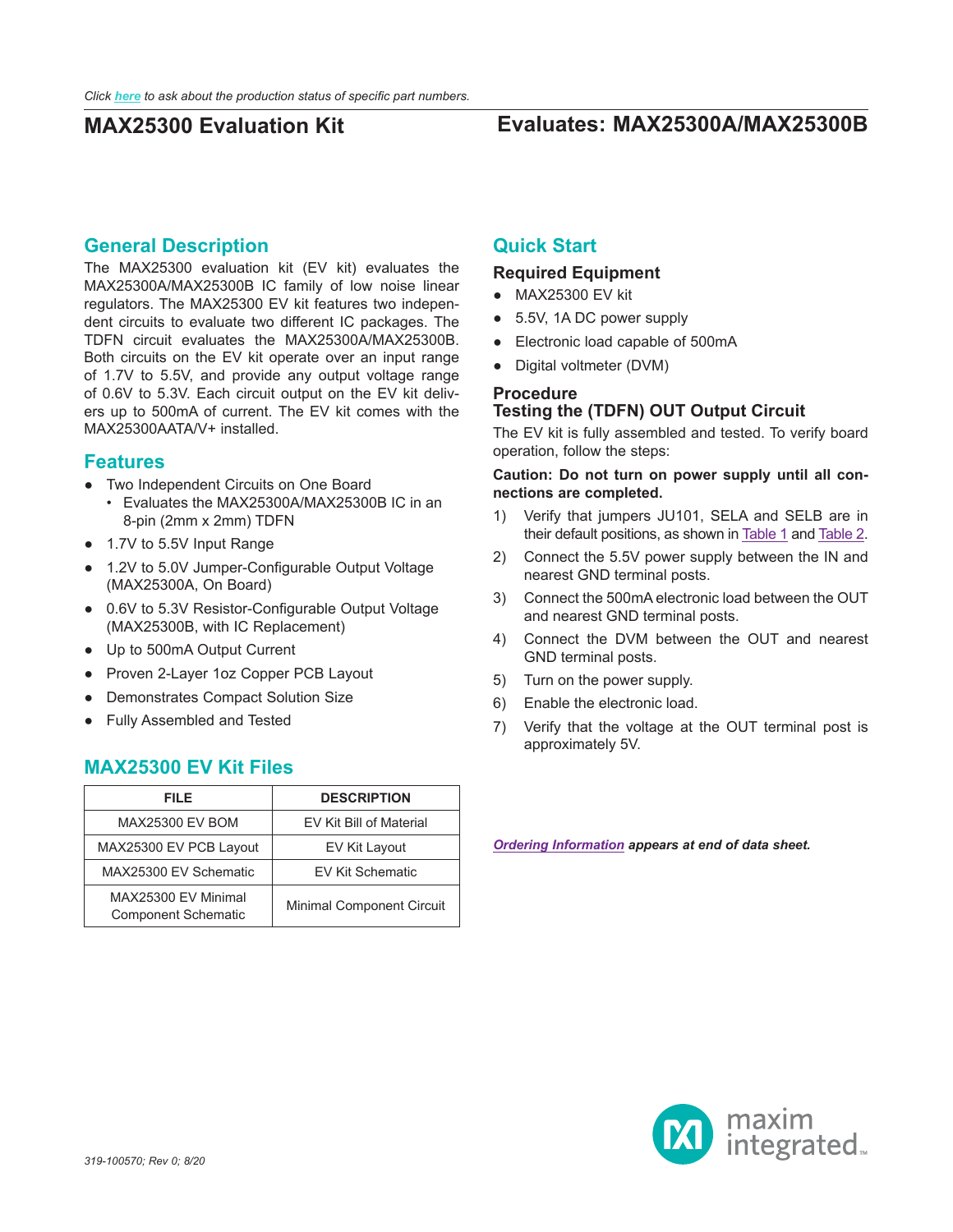## **Detailed Description of Hardware**

The MAX25300 EV kit evaluates the MAX25300A/ MAX25300B IC family. The MAX25300A/MAX25300B are low noise linear regulators that deliver 500mA of output current with only 12µVRMS of output noise from 10Hz to 100kHz. These regulators require only 100mV of input-tooutput headroom at full load.

The MAX25300 EV kit features two independent circuits to evaluate two different IC packages of the MAX25300A/ MAX25300B family. Both circuits on the EV kit operate over an input range of 1.7V to 5.5V. The TDFN circuit evaluates the MAX25300A/MAX25300B. Each circuit output on the EV kit delivers up to 500mA of current.

The MAX25300 (TDFN) circuit on the EV kit comes with the MAX25300AATA/V+ installed. The output is jumperconfigurable between 1.2V and 5.0V ([Table 2\)](#page-1-1), and can deliver 500mA of current.

### **EN for the MAX25300A/MAX25300B (TDFN) Circuit**

The MAX25300A/MAX25300B (TDFN) circuit on the EV kit provide a jumper JU101 to enable or disable the MAX25300A (or the MAX25300B after IC replacement). See [Table 1](#page-1-0) for jumper setting of jumper JU101.

### <span id="page-1-0"></span>**Table 1. EN on MAX25300A/MAX25300B (JU101)**

| JU1<br><b>SHUNT POSITION</b> | <b>DESCRIPTION</b>   |  |  |
|------------------------------|----------------------|--|--|
| $1 - 2^*$                    | $Fnabled$ $FN = IN$  |  |  |
| $2 - 3$                      | Disabled, $FN = GND$ |  |  |

*\*Default position.*

## <span id="page-1-1"></span>**Table 2. SELA and SELB on MAX25300A (SELA, SELB)**

## **SELA SELB OUTPUT SHUNT POSITION SELA VOLTAGE CONNECTION SHUNT POSITION SELB CONNECTION** Not Installed Hi-Z 1-2 IN 1.2 1-2 IN Not Installed Hi-Z 1.5 Not Installed | Hi-Z | 2-3 GND | 1.8 Not Installed Hi-Z Not Installed Hi-Z 2.5 2-3 GND 2-3 GND 3.0 2-3 | GND | 1-2 | IN | 3.1 2-3 GND Not Installed Hi-Z 3.3 1-2 | IN | 2-3 | GND | 4.0 1-2\* | IN  $1-2^*$  | IN 5.0

*\*Default position.*

### www.maximintegrated.com Maxim Integrated | 2

### **Output Selection (SELA and SELB) for the MAX25300A/MAX25300B (TDFN) Circuit**

The MAX25300A/MAX25300B (TDFN) circuit on the EV kit provide a set of jumpers SELA and SELB to configure the output voltage of the MAX25300A. See [Table 2](#page-1-1) for jumper setting of jumpers SELA and SELB.

### **Evaluating the MAX25300B**

The MAX25300A/MAX25300B (TDFN) circuit can evaluate the MAX25300B after IC (U101) replacement. When evaluating the MAX25300B, modify the EV kit with the following steps:

- 1) Replace U101 with the MAX25300BATA/V+.
- 2) Install feedback resistors R101 and R102 to obtain the desired output voltage between 0.6V and 5.3V. Refer to the MAX25300 IC data for feedback resistor calculations.
- 3) Install a shunt on jumper SELA pins 2 and 3  $(GS = GND)$ .
- 4) Remove shunt from jumper SELB. POK is accessible on the POK test point.
- 5) Install a 100kΩ resistor on R103. POK open-drain is pulled up through resistor R103. When the regulator output reaches its regulation, POK goes low.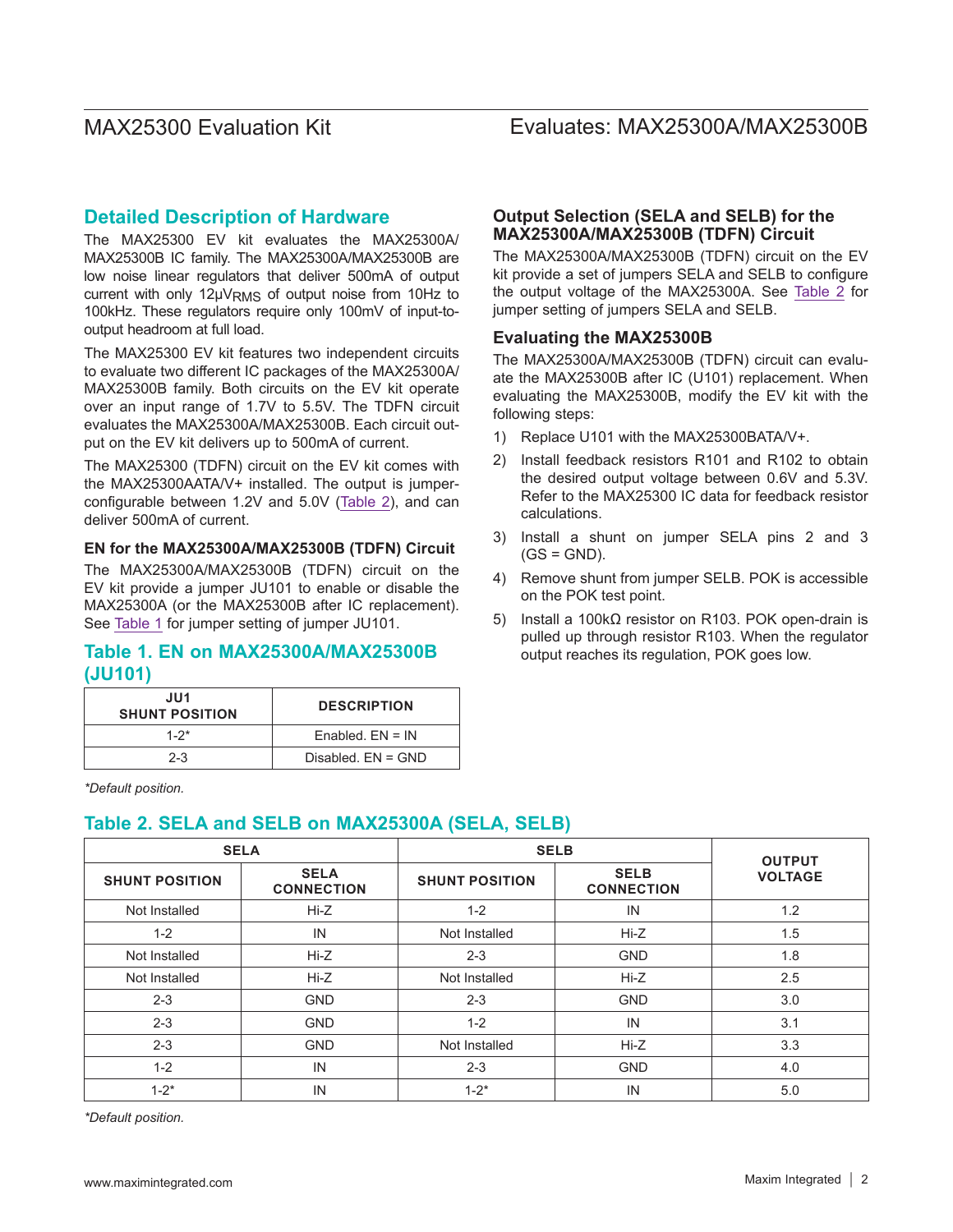# <span id="page-2-0"></span>**Ordering Information <b>Component Suppliers**

| <b>PART</b>    | <b>TYPE</b> |  |
|----------------|-------------|--|
| MAX25300EVKIT# | FV Kit      |  |

*#Denotes RoHS compliant.*

| <b>SUPPLIER</b>                                   | <b>WEBSITE</b>     |
|---------------------------------------------------|--------------------|
| Murata/TOKO                                       | www.murata.com     |
| TDK                                               | www.tdk.com        |
| <b>Samsung Electro-Mechanics</b><br>America, Inc. | www.samsungsem.com |

*Note: Indicate that you are using the MAX25300A/MAX25300B when contacting these component suppliers.*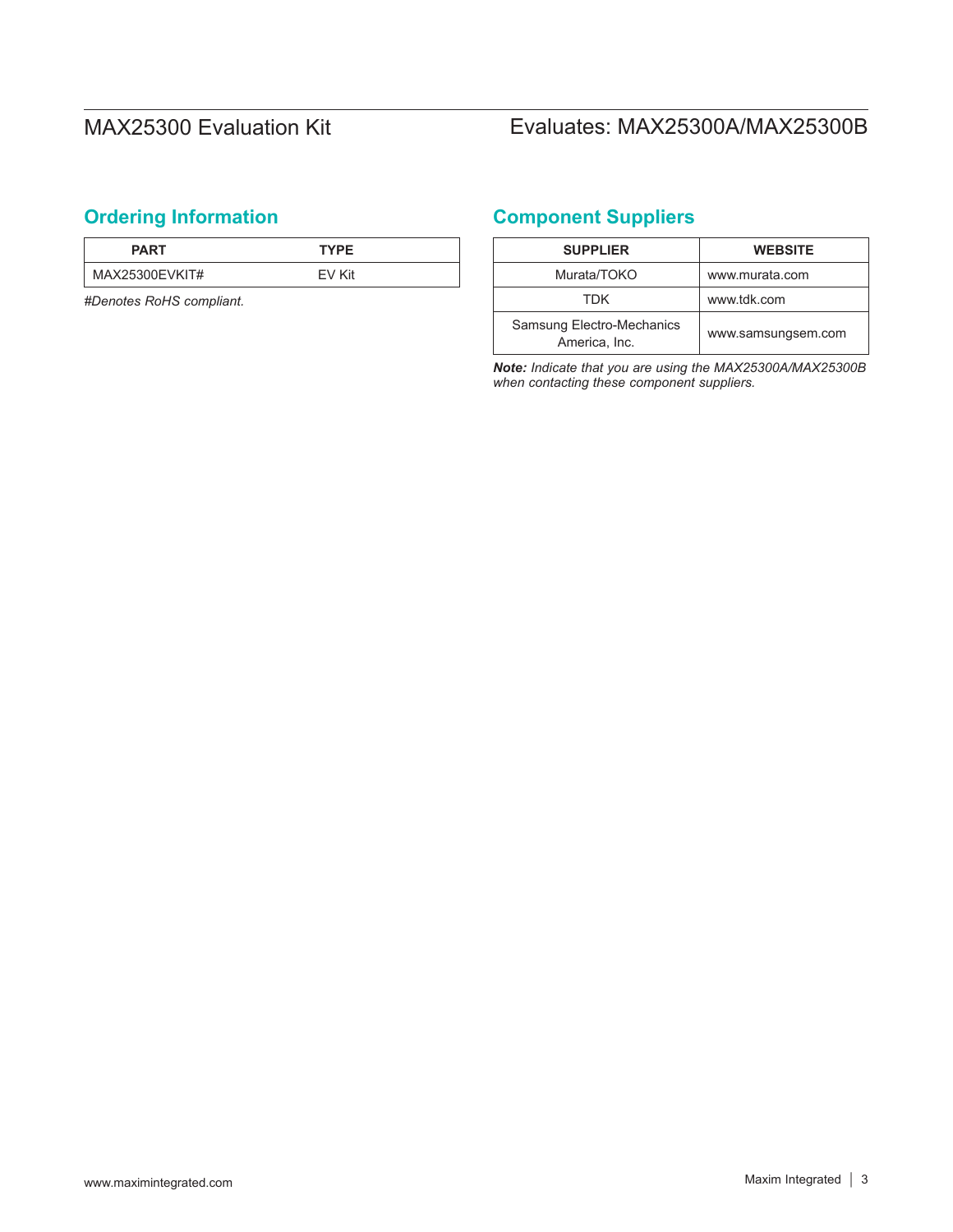| <b>ITEM</b>         | QTY                            | <b>REF DES</b>                                                                            | <b>VAR STATUS</b> | MAXINV                       | <b>MFG PART#</b>                                                             | <b>MANUFACTURER</b>                                                           | VALUE           | <b>DESCRIPTION</b>                                                                                                                                                                                                                                    | <b>COMMENTS</b>                    |
|---------------------|--------------------------------|-------------------------------------------------------------------------------------------|-------------------|------------------------------|------------------------------------------------------------------------------|-------------------------------------------------------------------------------|-----------------|-------------------------------------------------------------------------------------------------------------------------------------------------------------------------------------------------------------------------------------------------------|------------------------------------|
| $\overline{1}$      | 1                              | C101                                                                                      | Pref              | 20-00U01-77                  | C1608C0G1H103J080AA;<br>CGA3E2C0G1H103J080AD;<br>GRM1885C1H103JA01           | TDK;TDK;MURATA                                                                | 0.01UF          | CAPACITOR; SMT (0603);<br>CERAMIC CHIP; 0.01UF; 50V; TOL=5%; TG=-55 DEGC to +125 DEGC;<br>TC=C0G                                                                                                                                                      |                                    |
| $\overline{2}$      | $\overline{2}$                 | C102, C103                                                                                | Pref              | 20-004U7-R1                  | GMC10X7R475K6R3NT;<br>CL10B475KQ8NQN;<br><b>MK107BB7475KA</b>                | CAL-CHIP ELECTRONIC INC.;<br>SAMSUNG EL; TAIYO YUDEN                          | 4.7UF           | CAPACITOR; SMT (0603);<br>CERAMIC CHIP; 4.7UF; 6.3V; TOL=10%; MODEL=; TG=-55 DEGC TO<br>125 DEGC; TC=X7R; NOT RECOMMENDED FOR NEW DESIGN-USE<br>0-004u7-16                                                                                            |                                    |
| $\mathbf{3}$        |                                | GND, GND_OUT,<br>IN, OUT                                                                  | Pref              | 02-15142-00                  | 1514-2                                                                       | KEYSTONE                                                                      | 1514-2          | TERMINAL; TURRET; PIN DIA=0.090IN;<br>TOTAL LENGTH=0.105IN; BOARD HOLE=0.098IN; BRASS; TIN<br>PLATING; RECOMMENDED FOR BOARD THICKNESS=0.062IN                                                                                                        |                                    |
| $\overline{4}$      | 3                              | JU101, SELECTA,<br><b>SELECTB</b>                                                         | Pref              | 01-PEC03SAAN3P-21            | PEC03SAAN                                                                    | <b>SULLINS</b>                                                                | PEC03SAAN       | CONNECTOR; MALE; THROUGH HOLE;<br><b>BREAKAWAY; STRAIGHT; 3PINS</b>                                                                                                                                                                                   |                                    |
| $\,$ 5 $\,$         | 5                              | POK, TP1_GND_OUT,<br>TP1_OUT, TP_GND_IN, TP_IN                                            | Pref              | 02-TPMINI5002-00             |                                                                              | 5002 KEYSTONE                                                                 | N/A             | TEST POINT; PIN DIA=0.1IN; TOTAL<br>LENGTH=0.3IN; BOARD HOLE=0.04IN; WHITE; PHOSPHOR BRONZE<br>WIRE SILVER; NOT FOR COLD TEST ;NOTE: SET TO OBSOLETE<br>DUE TO CORRECTION IN STEP MODEL COLOR                                                         |                                    |
| 6                   | $\mathbf{1}$                   | R101                                                                                      | Pref              | 80-0000R-AA6                 | CRCW06030000Z0                                                               | <b>VISHAY DALE</b>                                                            |                 | RESISTOR; 0603; 0 OHM; 0%;<br>UMPER; 0.1W; THICK FILM                                                                                                                                                                                                 |                                    |
| $\overline{7}$      | 4                              | SU1-SU4                                                                                   | Pref              | 02-JMPFSTC02SYAN-00          | STC02SYAN                                                                    | SULLINS ELECTRONICS CORP.                                                     | STC02SYAN       | <b>FEST POINT; JUMPER; STR; TOTAL</b><br>LENGTH=0.256IN; BLACK; INSULATION=PBT CONTACT=PHOSPHOR<br>BRONZE: COPPER PLATED TIN OVERALL: NOTE: SET TO<br>OBSOLETE USE MAXINV NO 02-JMPFS1100B-00                                                         |                                    |
| 8                   | $\overline{2}$                 | TP3, TP6                                                                                  | Pref              | 01-131435300-10              | 131-4353-00                                                                  | <b>TEKTRONICS</b>                                                             | 131-4353-00     | CONNECTOR; WIREMOUNT;<br>CIRCUITBOARDTESTPOINTMINIATUREPROBE;STRAIGHT;4PINS                                                                                                                                                                           | TP3:IN) (TP6:OUT)                  |
| $\boldsymbol{9}$    | 1                              | TP_GND                                                                                    | Pref              | 02-TPMINI5001-00             | 500                                                                          | <b>KEYSTONE</b>                                                               | N/A             | TEST POINT; PIN DIA=0.1IN; TOTAL<br>LENGTH=0.3IN; BOARD HOLE=0.04IN; BLACK; PHOSPHOR BRONZE<br>WIRE SILVER PLATE FINISH; RECOMMENDED FOR BOARD<br>THICKNESS=0.062IN; NOT FOR COLD TEST;NOTE: SET TO<br>OBSOLETE DUE TO CORRECTION IN STEP MODEL COLOR |                                    |
| 10                  | 1                              | TP_OUT                                                                                    | Pref              | 02-TPMINI5000-00             |                                                                              | 5000 KEYSTONE                                                                 | N/A             | TEST POINT; PIN DIA=0.1IN; TOTAL<br>LENGTH=0.3IN; BOARD HOLE=0.04IN; RED; PHOSPHOR BRONZE<br>WIRE SILVER PLATE FINISH; RECOMMENDED FOR BOARD<br>THICKNESS=0.062IN; NOT FOR COLD TEST;NOTE: SET TO<br>OBSOLETE DUE TO CORRECTION IN STEP MODEL COLOR   |                                    |
| 11                  |                                | U101                                                                                      | Pref              | 00-SAMPLE-02                 | MAX25300AATA/V+                                                              | MAXIM                                                                         | MAX25300AATA/V+ | EVKIT PART-IC; MAX25300AATA/V+;<br>MICROVOLT LOW NOISE 500 MILLIAMPERE LDO LINEAR<br>REGULATORS; PACKAGE OUTLINE DRAWING: 21-0168; LAND<br>PATTERN DRAWING: 90-0065                                                                                   |                                    |
| 12<br>TOTAL         | $\overline{1}$<br>26           | PCB                                                                                       |                   | EPCB25300                    | MAX25300                                                                     | MAXIM                                                                         | PCB             | PCB:MAX25300                                                                                                                                                                                                                                          |                                    |
|                     |                                |                                                                                           |                   |                              |                                                                              |                                                                               |                 |                                                                                                                                                                                                                                                       |                                    |
| <b>ITEM</b>         | QTY                            | DO NOT PURCHASE(DNP)<br><b>REF DES</b>                                                    | Var Status        | MAXINV                       | <b>MFG PART#</b>                                                             | <b>MANUFACTURER</b>                                                           | VALUE           | <b>DESCRIPTION</b>                                                                                                                                                                                                                                    | <b>COMMENTS</b>                    |
| $\mathbf{1}$        | 1                              | C <sub>1</sub>                                                                            | DNP               | 20-00U01-77                  | C1608C0G1H103J080AA<br>CGA3E2C0G1H103J080AD;                                 | TDK;TDK;MURATA                                                                | 0.01UF          | CAPACITOR; SMT (0603); CERAMIC<br>CHIP; 0.01UF; 50V; TOL=5%; TG=-55 DEGC to +125 DEGC; TC=C0G                                                                                                                                                         |                                    |
| $\overline{2}$      | $\overline{2}$                 | C2, C3                                                                                    | DNP               | 20-004U7-R1                  | GRM1885C1H103JA01<br>GMC10X7R475K6R3NT:<br>CL10B475KQ8NQN;<br>JMK107BB7475KA | CAL-CHIP ELECTRONIC INC.;<br>SAMSUNG EL; TAIYO YUDEN                          | 4.7UF           | CAPACITOR; SMT (0603); CERAMIC<br>CHIP; 4.7UF; 6.3V; TOL=10%; MODEL=; TG=-55 DEGC TO +125<br>DEGC; TC=X7R; NOT RECOMMENDED FOR NEW DESIGN-USE 20-<br>04u7-16                                                                                          |                                    |
| 3                   | $\overline{2}$                 | C4. C104                                                                                  | DNP               | N/A                          | N/A                                                                          | N/A                                                                           | OPEN            | PACKAGE OUTLINE 0603 NON-POLAR<br>CAPACITOR - EVKIT                                                                                                                                                                                                   |                                    |
| $\sqrt{4}$          | 4                              | GND1, GND1_OUT, IN1, OUT1                                                                 | <b>DNP</b>        | 02-15142-00                  | 1514-2                                                                       | <b>KEYSTONE</b>                                                               | 1514-2          | TERMINAL; TURRET; PIN DIA=0.090IN;<br>TOTAL LENGTH=0.105IN; BOARD HOLE=0.098IN; BRASS; TIN<br>PLATING; RECOMMENDED FOR BOARD THICKNESS=0.062IN                                                                                                        |                                    |
| 5                   | $\mathbf{1}$                   | JU1                                                                                       | DNP               | 01-PEC03SAAN3P-21            | PEC03SAAN                                                                    | <b>SULLINS</b>                                                                | PEC03SAAN       | CONNECTOR; MALE; THROUGH HOLE;<br>BREAKAWAY; STRAIGHT; 3PINS                                                                                                                                                                                          |                                    |
| 6                   | $\mathbf{1}$                   | R <sub>1</sub>                                                                            | DNP               | 80-0909K-AA4                 | CRCW0603909KFK                                                               | VISHAY DALE                                                                   | 909K            | RESISTOR; 0603; 909K OHM; 1%;<br>100PPM; 0.1W; THICK FILM                                                                                                                                                                                             |                                    |
| $\scriptstyle{7}$   | $\mathbf{1}$                   | R <sub>2</sub>                                                                            | DNP               | 80-0200K-24                  | CRCW06032003FK                                                               | RESISTOR; 0603; 200K; 1%; 100PPM;<br>VISHAY DALE<br>200K<br>0.10W; THICK FILM |                 |                                                                                                                                                                                                                                                       |                                    |
| 8                   | $\overline{2}$                 | R3, R105                                                                                  | DNP               | N/A                          | N/A                                                                          | N/A                                                                           | SHORT           | PACKAGE OUTLINE 0603<br><b>RESISTOR - EVKIT</b>                                                                                                                                                                                                       |                                    |
| 9                   | $\overline{4}$                 | TP1_GND1_OUT, TP1_OUT1, TP_CDNP                                                           |                   | 02-TPMINI5002-00             | 5002                                                                         | <b>KEYSTONE</b>                                                               | N/A             | TEST POINT; PIN DIA=0.1IN; TOTAL<br>LENGTH=0.3IN; BOARD HOLE=0.04IN; WHITE; PHOSPHOR BRONZE<br>WIRE SILVER; NOT FOR COLD TEST ; NOTE: SET TO OBSOLETE<br>DUE TO CORRECTION IN STEP MODEL COLOR                                                        |                                    |
| $10$                | $\overline{1}$                 | TP4                                                                                       | DNP               | 01-131435300-10              | 131-4353-00                                                                  | <b>TEKTRONICS</b>                                                             | 131-4353-00     | CONNECTOR; WIREMOUNT; CIRCUIT<br>BOARD TEST POINT MINIATURE PROBE: STRAIGHT: 4PINS                                                                                                                                                                    | IN1                                |
| 11                  | 1                              | TP <sub>5</sub>                                                                           | DNP               | 01-131435300-10              | 131-4353-00                                                                  | <b>TEKTRONICS</b>                                                             | 131-4353-00     | CONNECTOR; WIREMOUNT; CIRCUIT<br>BOARD TEST POINT MINIATURE PROBE; STRAIGHT; 4PINS                                                                                                                                                                    | OUT1                               |
| $12\,$              | $\mathbf{1}$                   | TP_GND1                                                                                   | DNP               | 02-TPMINI5001-00             | 500                                                                          | <b>KEYSTONE</b>                                                               | <b>N/A</b>      | TEST POINT; PIN DIA=0.1IN; TOTAL<br>LENGTH=0.3IN; BOARD HOLE=0.04IN; BLACK; PHOSPHOR BRONZE<br>VIRE SILVER PLATE FINISH; RECOMMENDED FOR BOARD<br>THICKNESS=0.062IN; NOT FOR COLD TEST;NOTE: SET TO<br>OBSOLETE DUE TO CORRECTION IN STEP MODEL COLOR |                                    |
| 13                  | $\mathbf{1}$                   | TP_OUT1                                                                                   | <b>DNP</b>        | 02-TPMINI5000-00             |                                                                              | 5000 KEYSTONE                                                                 | N/A             | TEST POINT; PIN DIA=0.1IN; TOTAL<br>LENGTH=0.3IN; BOARD HOLE=0.04IN; RED; PHOSPHOR BRONZE<br>WIRE SILVER PLATE FINISH; RECOMMENDED FOR BOARD<br>THICKNESS=0.062IN; NOT FOR COLD TEST;NOTE: SET TO<br>OBSOLETE DUE TO CORRECTION IN STEP MODEL COLOR   |                                    |
| 14                  |                                |                                                                                           |                   |                              |                                                                              |                                                                               |                 |                                                                                                                                                                                                                                                       |                                    |
|                     | 1                              | U1                                                                                        | DNP               | N/A                          | MAX38902C-ANT+                                                               | MAXIM                                                                         | MAX38902C-ANT+  | EVKIT PART - IC; MAX38902C-ANT+;<br>VLP6; PACKAGE OUTLINE DEVICE: 21-100055; PKG. CODE:<br><b>N60C1+1</b>                                                                                                                                             |                                    |
| 15                  | $\overline{\mathbf{3}}$        | R102-R104                                                                                 | <b>DNP</b>        | N/A                          | N/A                                                                          | N/A                                                                           | OPEN            | PACKAGE OUTLINE 0603<br>RESISTOR - EVKIT                                                                                                                                                                                                              |                                    |
|                     | 26                             |                                                                                           |                   |                              |                                                                              |                                                                               |                 |                                                                                                                                                                                                                                                       |                                    |
|                     |                                | PACKOUT (These are purchased parts but not assembled on PCB and will be shipped with PCB) |                   |                              |                                                                              |                                                                               |                 |                                                                                                                                                                                                                                                       |                                    |
| <b>ITEM</b>         | QTY                            | <b>REF DES</b>                                                                            | Var Status        | <b>MAXINV</b>                | <b>MFG PART#</b>                                                             | <b>MANUFACTURER</b>                                                           | VALUE           | <b>DESCRIPTION</b><br>BOX; SMALL BROWN 9 3/16X7X1                                                                                                                                                                                                     | <b>COMMENTS</b>                    |
| $\mathbf{1}$        | $\overline{1}$                 | PACKOUT_BOX                                                                               | Pref              | 88-00711-SML                 | 88-00711-SML                                                                 | N/A                                                                           | N/A             | 1/4 - PACKOUT<br>ESD BAG:BAG:STATIC SHIELD ZIP                                                                                                                                                                                                        |                                    |
| TOTAL<br>$\sqrt{2}$ | 1                              | PACKOUT_BOX                                                                               | Pref              | 87-02162-00                  | 87-02162-00                                                                  | N/A                                                                           | N/A             | 4inX6in;W/ESD LOGO - PACKOUT<br>PINK FOAM:FOAM:ANTI-STATIC PE                                                                                                                                                                                         |                                    |
| $\mathbf{3}$        | $\mathbf{1}$                   | PACKOUT BOX                                                                               | Pref              | 85-MAXKIT-PNK                | 85-MAXKIT-PNK                                                                | N/A                                                                           | N/A             | 12inX12inX5MM - PACKOUT<br>WEB INSTRUCTIONS FOR MAXIM                                                                                                                                                                                                 |                                    |
| $\overline{4}$<br>5 | $\overline{1}$<br>$\mathbf{1}$ | PACKOUT_BOX                                                                               | Pref<br>Pref      | EVINSERT                     | EVINSERT                                                                     | N/A<br>N/A                                                                    | N/A<br>N/A      | DATA SHEET                                                                                                                                                                                                                                            |                                    |
| 6                   | $\overline{4}$                 | PACKOUT_BOX<br>BUMP1-BUMP4                                                                | DNI               | 85-84003-006<br>02-SJ5003-00 | 85-84003-006<br>SJ-5003(BLACK)                                               | 3M ELECTRONIC<br>SOLUTIONS DIVISION                                           | SJ-5003(BLACK)  | <b>LABEL(EV KIT BOX) - PACKOUT</b><br><b>BUMPER; BLACK-HEMISPHERICAL</b><br>SHAPE EVKIT EH0231; 0.44D/0.2BH; RESILIENT ELASTOMER<br><b>OLYURETHANE</b>                                                                                                | PACKOUT<br>(INSTALL AFTER<br>TEST) |

## **MAX25300 EV Kit Bill of Materials**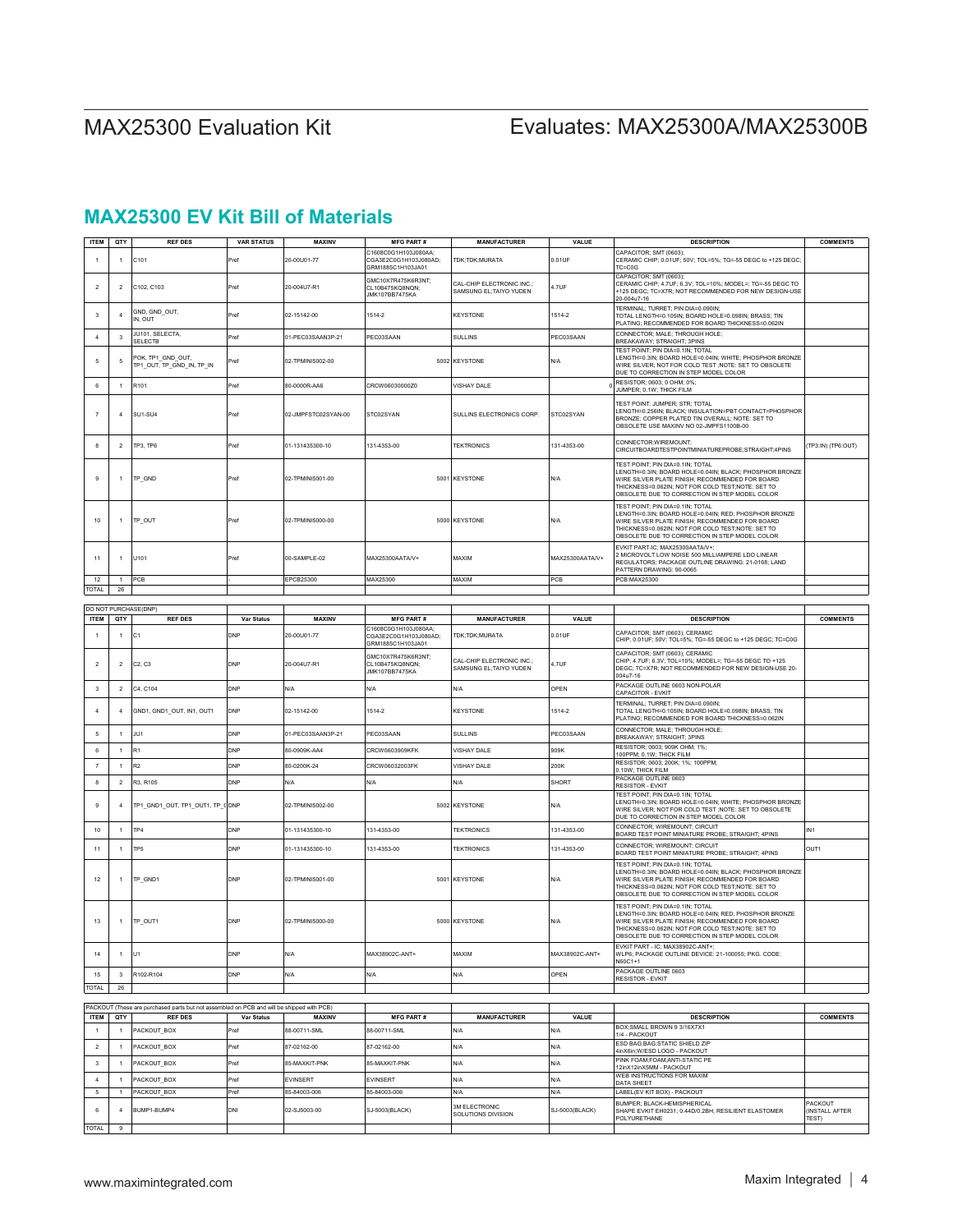

# **MAX25300 EV Kit Schematic**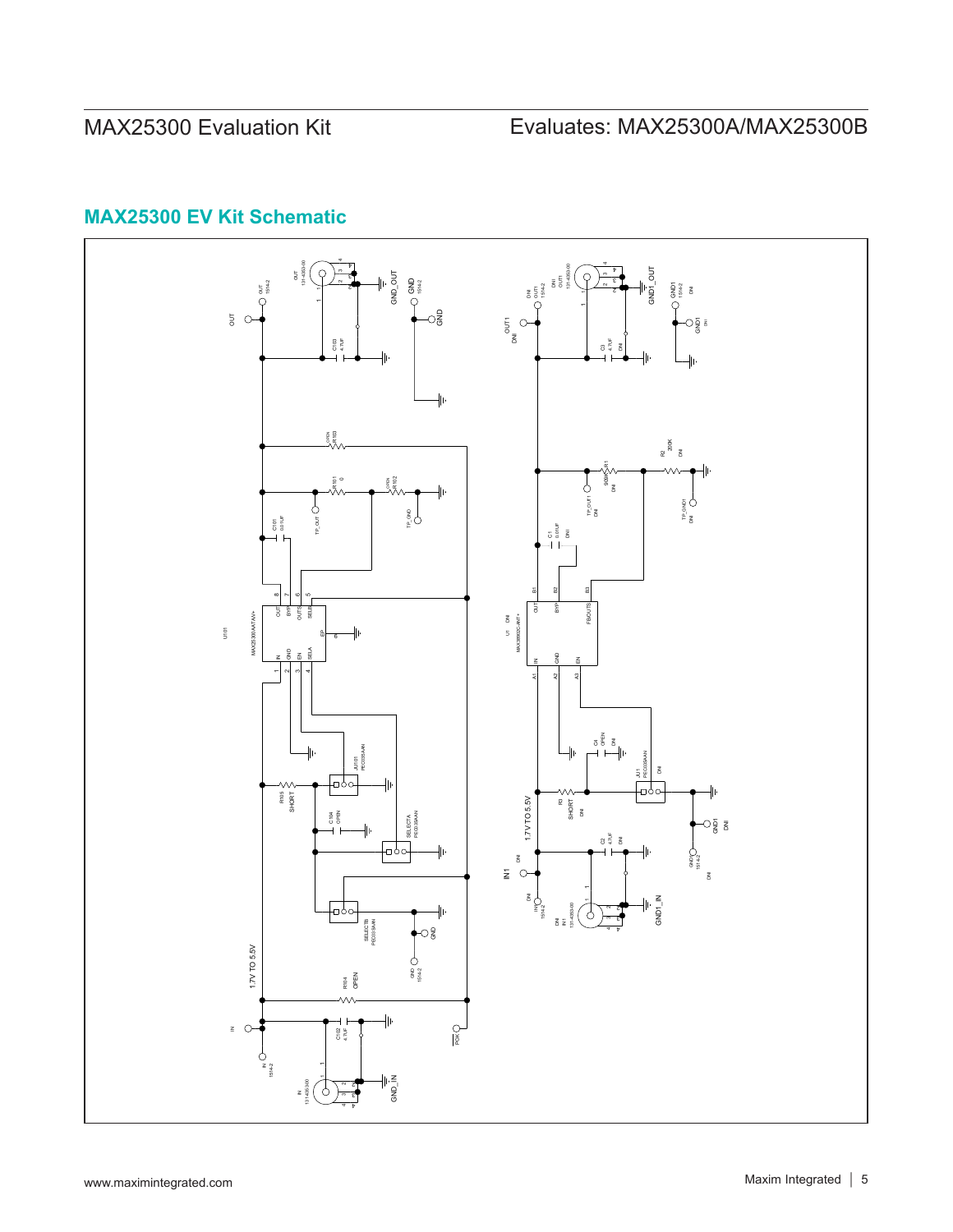

# **MAX25300 EV Kit PCB Layout Diagrams**

*MAX25300 EV Kit—Top Silkscreen MAX25300 EV Kit—Bottom View*







*MAX25300 EV Kit—Top View MAX25300 EV Kit—Bottom Silkscreen*